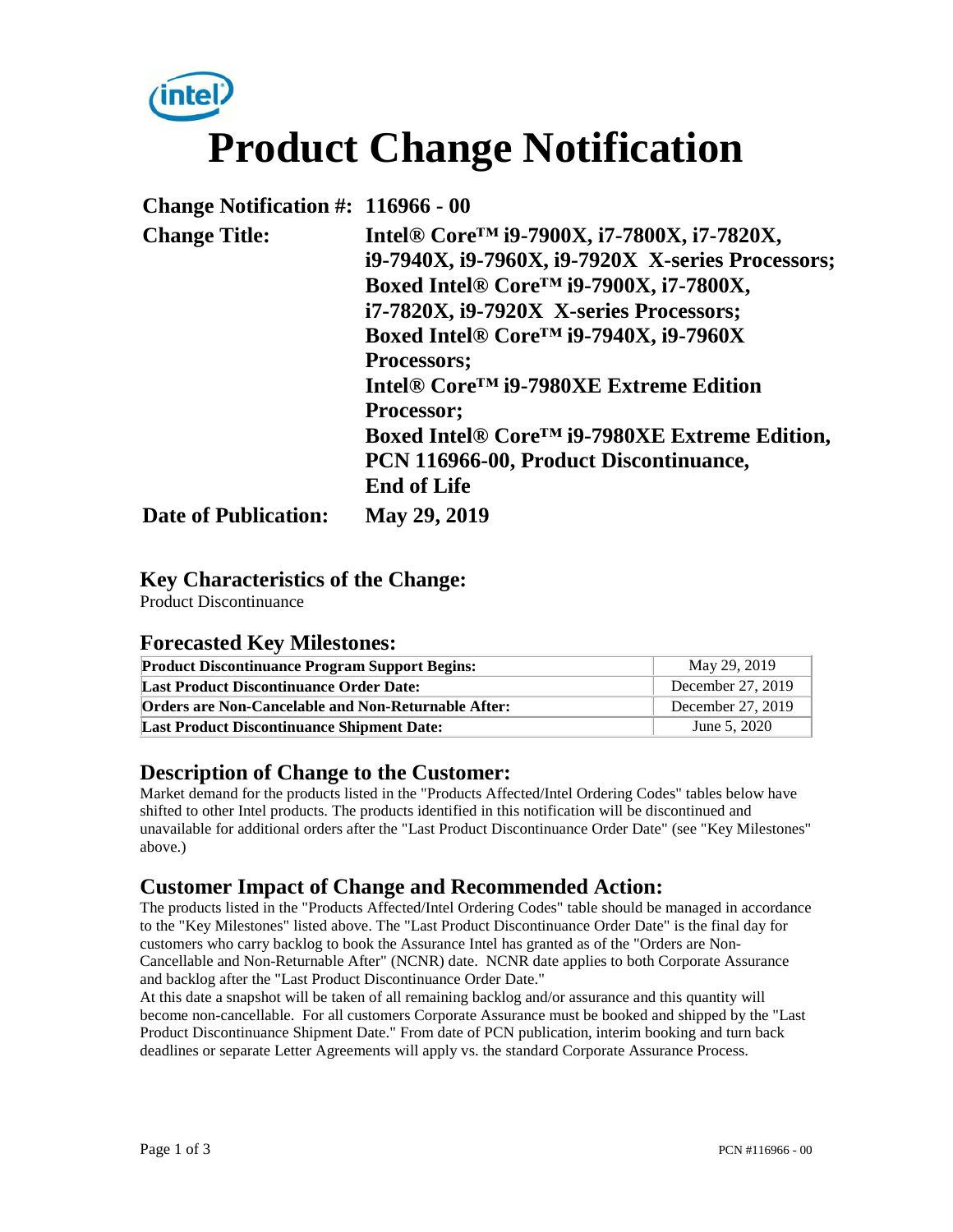| Trouters America / Their Ordering Coucs. |                                                                                             |  |  |  |
|------------------------------------------|---------------------------------------------------------------------------------------------|--|--|--|
| <b>Product Code</b>                      | MMH                                                                                         |  |  |  |
| CD8067303286804                          | 958960                                                                                      |  |  |  |
| CD8067303287002                          | 958962                                                                                      |  |  |  |
| CD8067303611000                          | 958963                                                                                      |  |  |  |
| BX80673I97900X                           | 959986                                                                                      |  |  |  |
| BX80673I77800X                           | 959987                                                                                      |  |  |  |
| BX80673I77820X                           | 959988                                                                                      |  |  |  |
|                                          | 959989                                                                                      |  |  |  |
|                                          | 959991                                                                                      |  |  |  |
|                                          | 959993                                                                                      |  |  |  |
| CD8067303753300                          | 960064                                                                                      |  |  |  |
| CD8067303753400                          | 960065                                                                                      |  |  |  |
| BX80673I97920X                           | 961170                                                                                      |  |  |  |
|                                          | 961171                                                                                      |  |  |  |
| CD8067303734701                          | 961191                                                                                      |  |  |  |
| CD8067303734802                          | 961201                                                                                      |  |  |  |
| CD8067303734902                          | 961202                                                                                      |  |  |  |
| BX80673I77800X                           | 962010                                                                                      |  |  |  |
| BXC80673I77800X                          | 962011                                                                                      |  |  |  |
| BX80673I97940X                           | 962501                                                                                      |  |  |  |
| BX80673I97960X                           | 962502                                                                                      |  |  |  |
| BXC80673I97940X                          | 962506                                                                                      |  |  |  |
|                                          | 962507                                                                                      |  |  |  |
| BXC80673I97980X                          | 962508                                                                                      |  |  |  |
| BX80673I97980X                           | 962509                                                                                      |  |  |  |
|                                          | BXC80673I97900X<br>BXC80673I77800X<br>BXC80673I77820X<br>BXC80673I97920X<br>BXC80673I97960X |  |  |  |

### **Products Affected / Intel Ordering Codes:**

## **PCN Revision History:**

**Date of Revision: Revision Number: Reason: Reason: May** 29, 2019 **00 Originally** 

00 Originally Published PCN